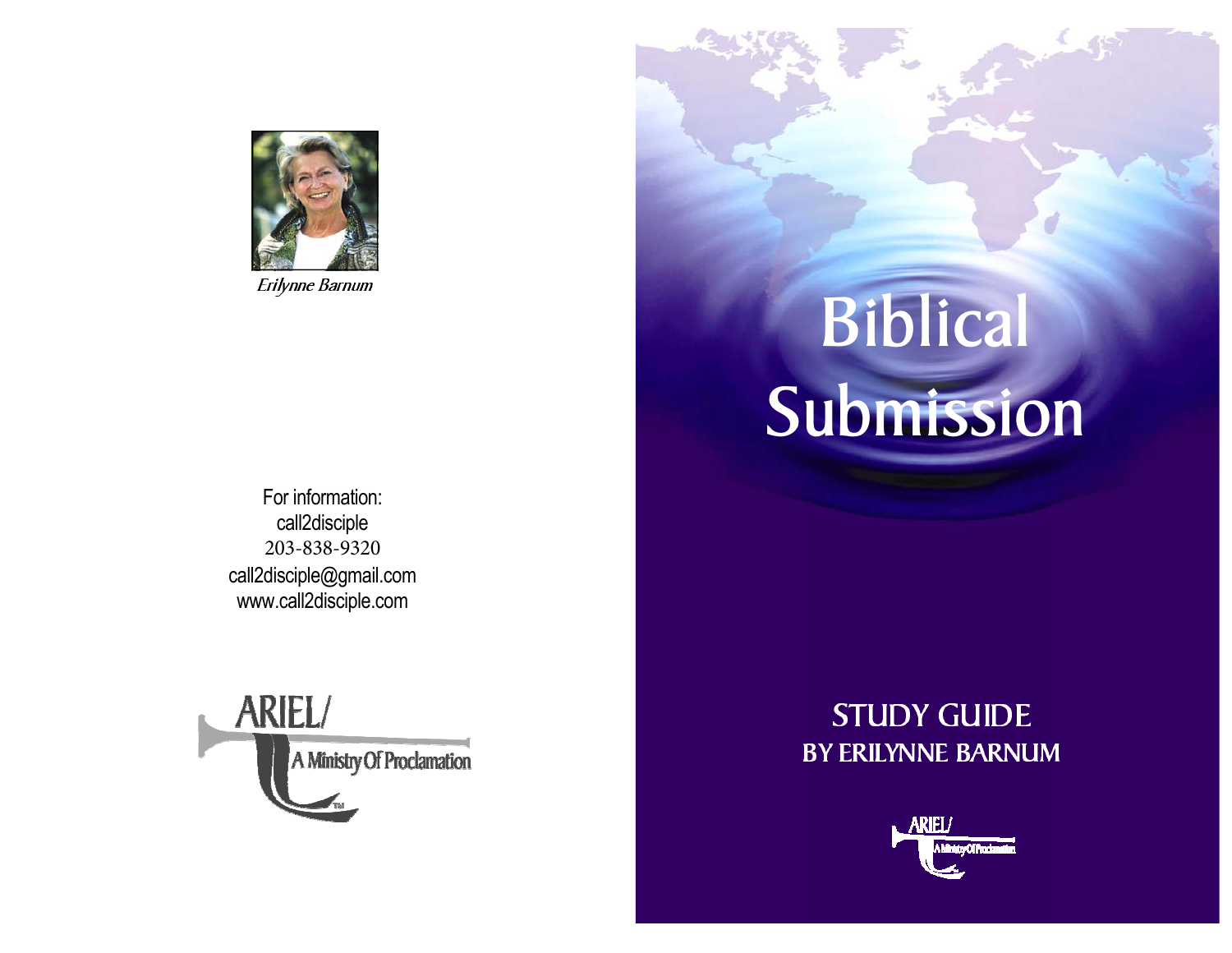# BIBLICAL SUBMISSION

# STUDY GUIDE

By Erilynne Barnum

Copyright © 2003 by Erilynne Barnum All rights reserved. Lesson outlines in this study guide maybe reproduced only for small group handouts.

Other Resources Available from call2disciple, Ariel / A Ministry of Proclamation

MARY, A SURRENDERED LIFE

Five-Part Video and CD Series \*Includes discussion questions for small groups.

LORD AT ANY COST

Six-Part Video Series

AT THE FEET OF JESUS

Ten-Part Video Series\*Includes discussion questions for small groups.

#### THE CALL TO DISCIPLESHIP

Year One • Thirty Lesson Series Year Two . Thirty Lesson Series

For information: call2disciple 203-838-9320 call2disciple@gmail.comwww.call2disciple.com

# $C2D$



Ariel/A Ministry of Proclamation is a trademark of Ariel/A Ministry of Proclamation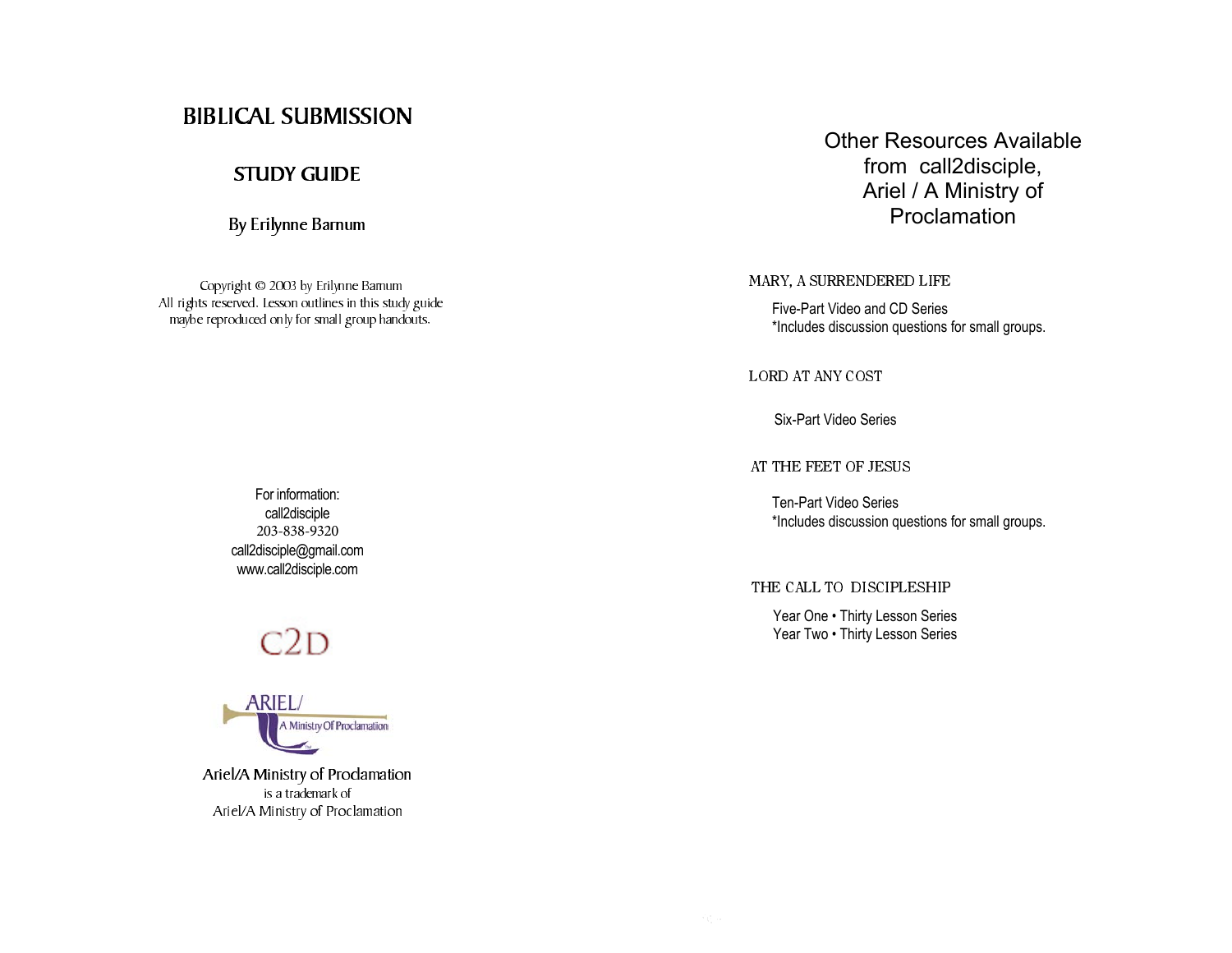# Other Books Recommended  $\mathfrak{b}$ Ariel / A Proclamation of Ministry

| Come Away My Beloved                                           | <b>Francis Roberts</b> |
|----------------------------------------------------------------|------------------------|
| <b>Basic Christianity</b>                                      | John Stott             |
| The Contemporary Christian                                     | John Stott             |
| Rediscovering Holiness                                         | J. I. Packer           |
| Prayer                                                         | Richard J. Foster      |
| Celebration of Discipline                                      | Richard J. Foster      |
| Knowledge of the Holy                                          | A. W. Tozer            |
| Divine Conspiracy                                              | Dallas Willard         |
| The Spirit of the Disciplines                                  | Dallas Willard         |
| Renovation of the Heart:<br>Putting on the Character of Christ | Dallas Willard         |
| When Life and Beliefs Collide Carolyn C. James                 |                        |
| (The Jesus Style [out of print]                                | Gayle D. Erwin)        |
| (Called & Committed [out of print] David Watson)               |                        |

# BIBLICAL SUBMISSION

Does the word "submission" bother you? Scare you? Turn you away? Does it stir up bad memories? At home, in church?

 "Yet," Erilynne Barnum states, "Christians remain powerless without a proper understanding of true biblical submission." This key principle:

- reveals the inner life of the Trinity
- explains the relationship of the Lord Jesus Christ with the Father
- was central to how Jesus discipled the apostles
- is intended to define our relationship with the Lord and with each other

These six teachings deal straight on with the symbol of marriage, the role of headship, and how this principle can be applied in our daily lives. If we are to step into the calling we have been given, it must begin here – with the practice of authentic biblical submission.

Erilynne Barnum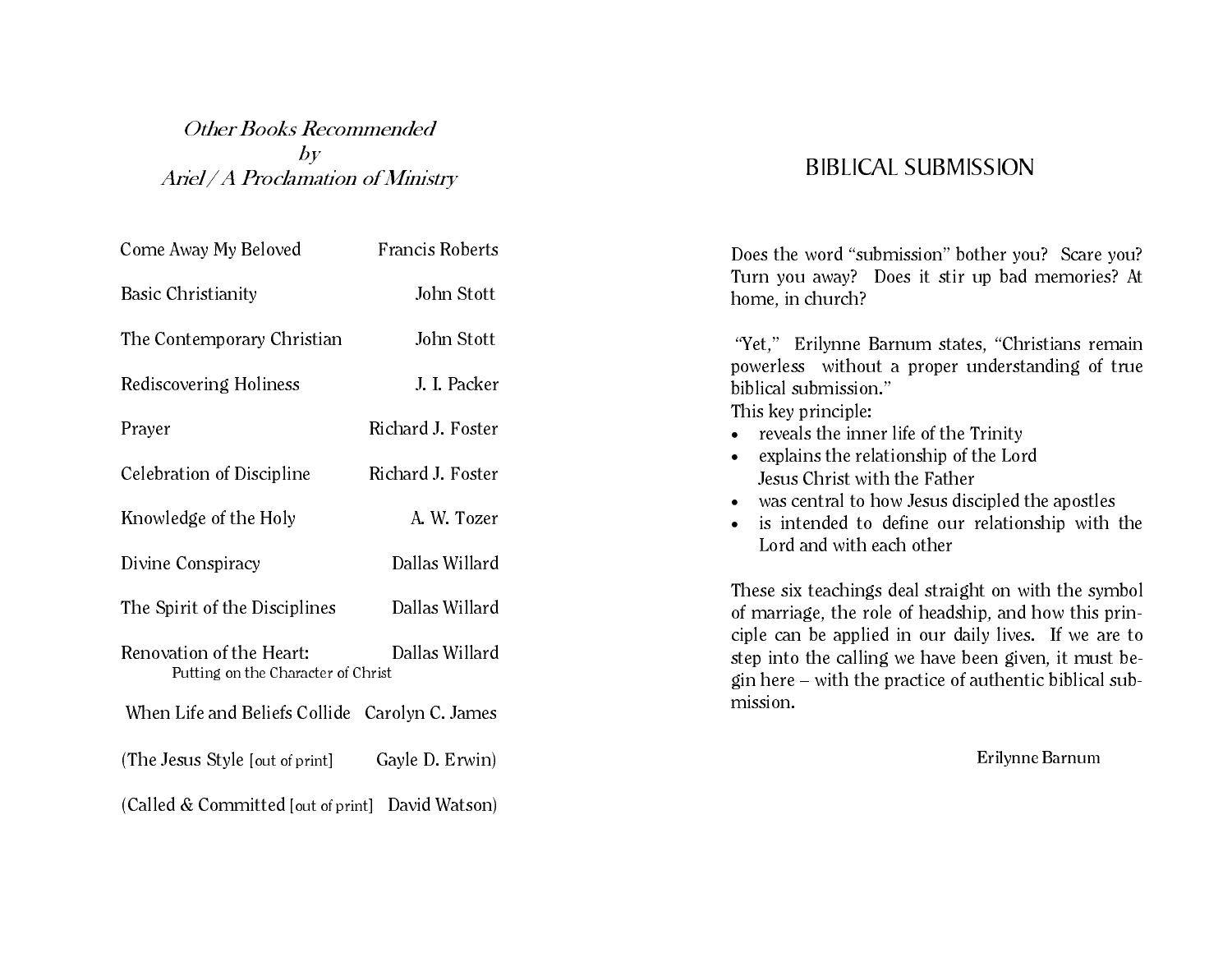# LESSON 1 "The Problem"

# TEACHING:

- Definition:
- 1. Biblical submission: "hupotasso" Primarily a military term meaning "to rank under"

Rom 8:20

| "hupo" = under                                           |                |
|----------------------------------------------------------|----------------|
| "tasso" = to arrange                                     |                |
| Middle or passive voice $-$ "to subject oneself"; "to    |                |
| place oneself under"; "to obey"                          | <b>Rom 8:7</b> |
| 2. Related concepts: "humility"; "obedience";            |                |
| "consideration of others above oneself"                  | Rom 12:10b     |
| Jesus points out the problem                             | Mark 10:35-45  |
| 1. The sons of Zebedee                                   |                |
| Wrong premise, wrong attitude, wrong question Rom 10:2-3 |                |
| Self-driven, self-motivated, false sense of worth        |                |
| Over-confidence based on naiveté                         | Mark 10 vs 39  |
| Lack of true understanding                               | Prov 9:10      |
| Jesus first display of submission                        | Mark 10:40     |
| 2. The other disciples                                   | Mark 10:41     |
| "Indignance" defined                                     |                |
| anger arising from an <i>assumed</i> injustice           |                |
| Jesus' lesson on humility, submission and                |                |
| servanthood                                              | Mark 10: 42-45 |
| 3. Jesus' lesson to us                                   | Matt 18:1-4    |
| humbling ourselves as a child                            |                |
| serving one another as Jesus served us                   |                |
| a proper sense of worth --                               | Phil 3:3-11    |

# DISCUSSION:

• Discuss times when you have believed that God should bless the way you wanted things done, rather than following His way of handling of the situation. Like Naaman, did you believe your solution was more reasonable? Made more sense?

• Think of times when the Lord has brought healing, restoration and power when you submitted in love to His authority and His Lordship.

• Covenant together with the Lord in prayer to, by His mercy and grace, allow Him to be Lord in your life and in you relationships and to obey His Word for you.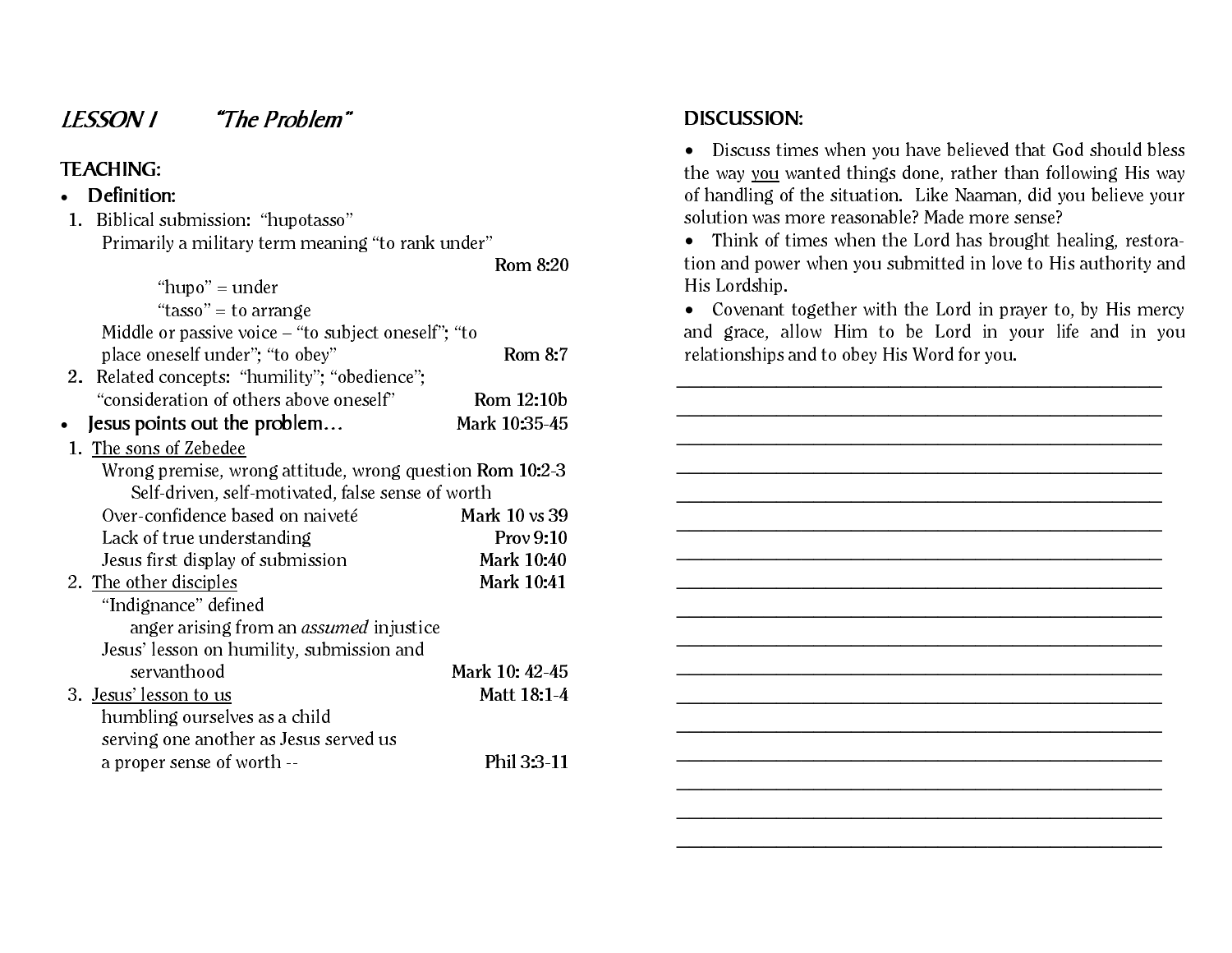# LESSON 6 "The 'AHA'!!"

# INTRO:

In submitting first to the Lord, we often find ourselves in situations that are difficult and that can bring discomfort, trial or downright persecution. Knowing the 'how' and 'when' of proper biblical submission helps us run our race with perseverance.

Power to speak the Word of God...

Power to brings God's healing and restoration!

# TEACHING:

| Where we have been                                                 | Gen 2                  |  |                        |
|--------------------------------------------------------------------|------------------------|--|------------------------|
| Eden – Total submission<br>covered by glory                        |                        |  |                        |
| living in power                                                    |                        |  |                        |
| Outside the gate                                                   | Gen 3                  |  |                        |
| lost covering                                                      |                        |  |                        |
| weakened in life                                                   |                        |  |                        |
| Where we are                                                       | 2 Kings 5:1-14         |  |                        |
| Born without glory                                                 |                        |  |                        |
| in need of the Word of God                                         | 2 Kings 5:10           |  |                        |
| in need of His restoration                                         | 2 Kings 5:14           |  |                        |
| in need of His light and power                                     | John 9                 |  |                        |
| Where we are going                                                 |                        |  |                        |
| Return to me, says the Lord<br>submission to the Word of God       | Jer 2:12&28-32         |  | <b>Next Lesson:</b>    |
| "Go, wash"<br>submission to doing it His way                       | 2 Kings 5:10; John 9:7 |  | "Three in One, As One" |
| the Jordan????                                                     |                        |  | Read                   |
| $mud$ ????                                                         |                        |  |                        |
| Authority, submission, power and glory                             | Eph 5:21-32            |  | Ephesians 1:3-14       |
| Proper submission brings power                                     | Matt 8:5-10            |  | and Colossians 1:15-20 |
| Power to be transformed<br>Power to run the race marked out for us |                        |  |                        |

DISCUSSION:

- In what ways do the words of Jesus in the Mark 10 passage impact your own life?
- Talk about times when you have prayed for things based on what you thought you deserved; or what you felt was "fair" or "unfair".
- What kinds of *practical* things can we do to show our desire to be loving servants of Jesus?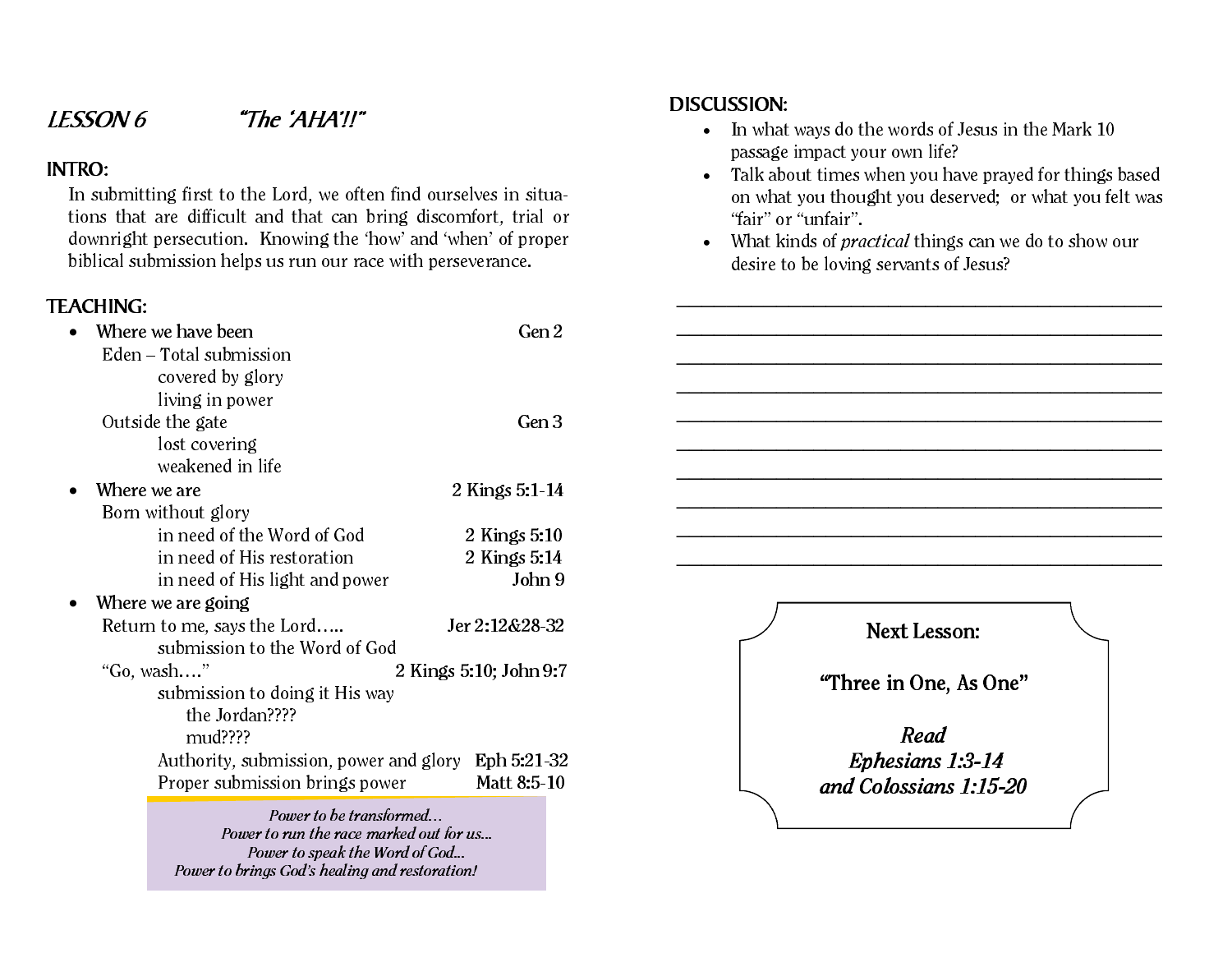# LESSON 2 "Three in One, as One"

# INTRO:

We now know that there is a problem. Hearing what Biblical submission means and looking around us and within ourselves, we see that the idea of submission is not a natural thing. Let's look at submission as expressed within the Trinity.

# TEACHING:

| Remembering how God has revealed Himself   | Gen 1:1-3,26  |
|--------------------------------------------|---------------|
|                                            | John 1:1-5    |
| Recalling the purpose of our creation      | Eph 1:1-14    |
| Praise to the Father                       | $vs.4-6$      |
| Praise to the Son                          | $vs. 7-12$    |
| Praise to the Holy Spirit                  | $vs. 13 - 14$ |
| The yielding and submission in the Trinity |               |
| Father yields to the Son                   | Col 1:16-19   |
| Son yields to the Father                   | Phil 2:5-11   |
|                                            | Heb 5:8       |
| Father and Son yield to the Spirit         | John 14:15-24 |
|                                            | John 16:7-15  |
| Now, "have this attitude"                  |               |
| There came a centurion                     | Matt 8:5-10   |
| Under authority                            |               |
| The Father is greater                      | John 14:28    |
| The Son is before all                      | Col 1:15ff    |
| The Spirit knows all things                | 1 Cor 2:11-12 |
| Honor one another in the Body              | Rom 12:10     |

# DISCUSSION:

• What are your greatest fears in the concept of "total submission"? Why is it so hard to let go of control? Are we afraid to trust?

• In what ways do we avoid the proper order of submission? Where is our focus? On the problem? On the Lord?

• How then is the grace of God teaching us in this area?

Next Lesson: "The 'AHA'!!"Read John 9 and 2 Kings 5:1-14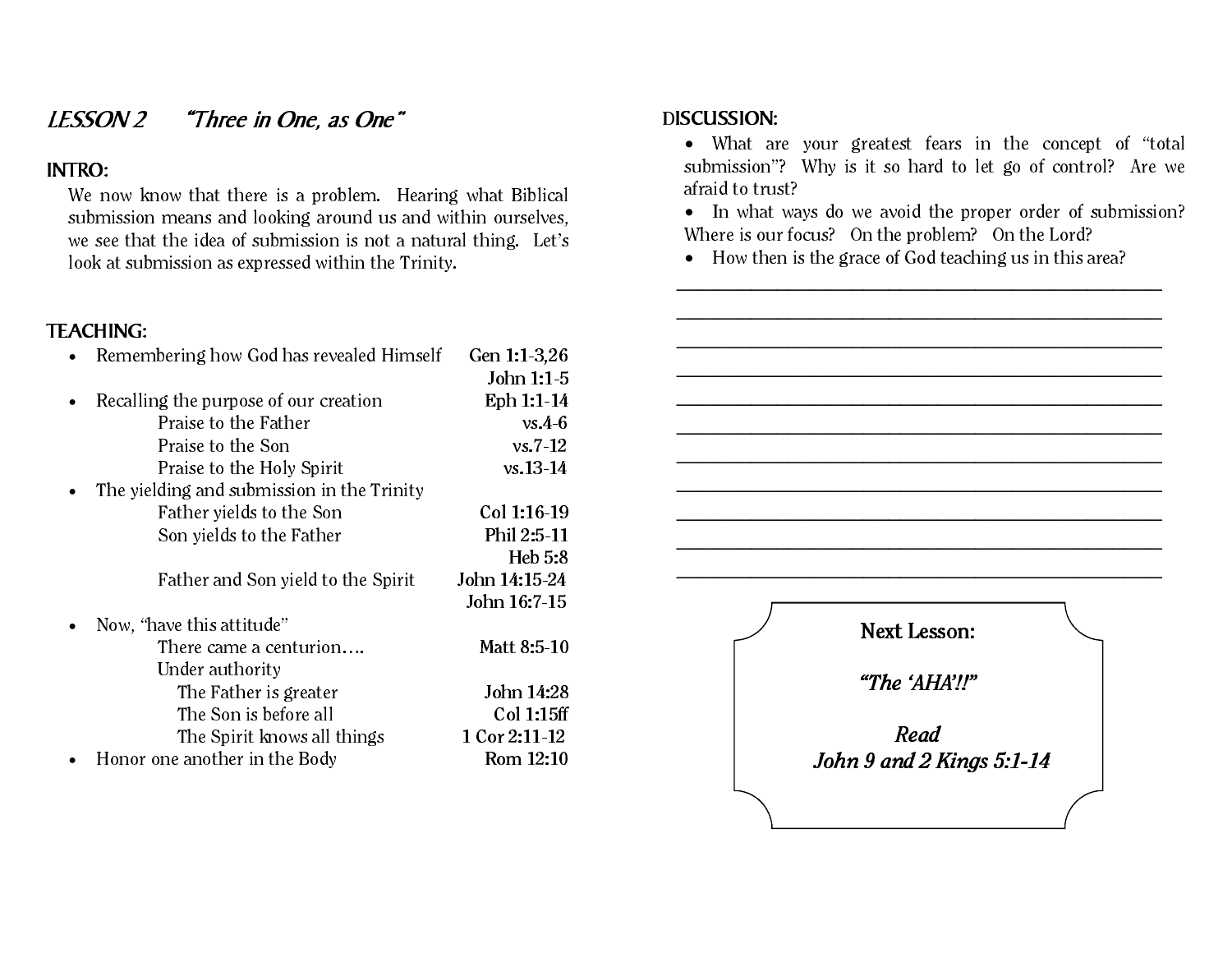# LESSON 5 "Therefore, Grace…"

# INTRO:

In beginning to understand how the principle of biblical submission affects all of our relationships, we now come to the understanding of how this causes trials and how we are called to suffer because of our relationship with Jesus.

# TEACHING:

| A picture of proper submission              |                         |
|---------------------------------------------|-------------------------|
| A woman of honor, Abigail                   | 1 Sam 25:19b, 23, 36-37 |
| First, the King and then                    |                         |
| Union with the King                         |                         |
| The Apostles                                | Acts 4:19; 5:29         |
| First, to God and then                      | Acts 5:40-41            |
| The fellowship of His sufferings            | Phil 3:10               |
| How to discern                              |                         |
| The "when" and "how"                        | Heb 12:1 15             |
| Others have done it                         |                         |
| What to reject? - sin                       | Psalm 25                |
| -obstacles                                  |                         |
| -attitudes                                  |                         |
| -pride                                      |                         |
| How to run?                                 | 1 Cor 9:24 27           |
| Where to look?                              |                         |
| -look at Him                                |                         |
| listen to Him                               |                         |
| -submit to Him                              |                         |
| The Grace of God                            |                         |
| Saves and teaches                           | Titus 2:11-12           |
| How then should we live in this present age |                         |

# DISCUSSION:

- Attitude check: What is our attitude when we feel someone has not given us our due? How do we react when someone steps on our toes? Does yielding to someone else cause us to be afraid? Angry? Grumbly? Whiny? Why?
- In what ways can we take the first steps towards submitting to the Lord's ways in our lives?

Next Lesson: "The Key to the Symbol" Read Ephesians 5:21-33 and Psalm 27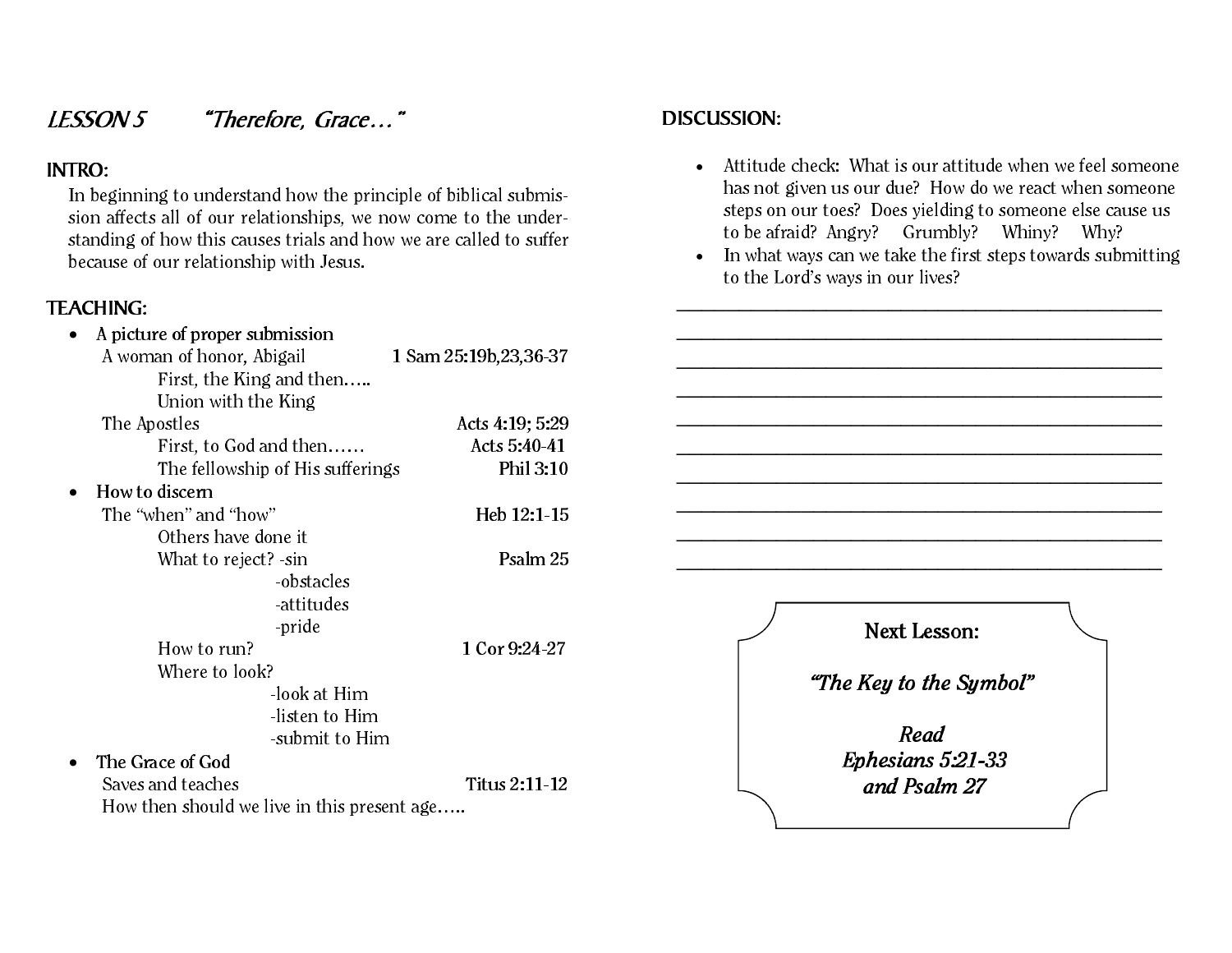# Lesson 3 "The Key to the Symbol"

# INTRO:

The constant love and submission within the Godhead displays for us major attributes of God and reveals a major biblical principle. This principle is to be reflected in the believer's daily walk and in our relationships with others in the Body of Christ.

# TEACHING:

| . L/ \\                                 |                     |                              |
|-----------------------------------------|---------------------|------------------------------|
| <b>Imitators of God</b><br>$\bullet$    | Eph 5:1             |                              |
| - Remembering                           |                     |                              |
| - Jesus' example                        | Matt 8:5f           |                              |
| - Our call                              | Rom 12:3,10b        |                              |
| Therefore,<br>$\bullet$                 | Eph 5:21            |                              |
| "out of reverence for Christ"           |                     |                              |
| no coercing; voluntary                  |                     |                              |
| no superiority; all is equal            |                     |                              |
| done in <i>honor</i>                    |                     |                              |
| For example<br>$\bullet$                |                     |                              |
| <b>Wives</b>                            | Eph 5:22-24         |                              |
| Husbands                                | Eph 5:25-28         |                              |
| $Headship$ – new concept<br>$\bullet$   | Eph 5:23            |                              |
| What is it?                             | 1 Cor 11:1-12       | <b>Next Lesson:</b>          |
| A cycle of life and love                | $1$ Cor $11:1-3,12$ |                              |
| Christ to man; man to woman;            |                     |                              |
| woman to life; God to Christ            |                     | "Therefore, GRACE"           |
| The key is given<br>$\bullet$           |                     |                              |
| - Christ and the Church                 | Eph 5:29-32         | Read                         |
| bride/bridegroom                        |                     | Hebrews 12:1-15 and Psalm 25 |
| - One flesh, one with the Lord          | 1 Cor 6:16b 17      |                              |
| - How Jesus did it                      | Matt 8:8-9          |                              |
| Are we "imitators of God"?<br>$\bullet$ | Eph 5:1             |                              |
| "as I have loved you"                   | John 13:34 35       |                              |
|                                         |                     |                              |

# DISCUSSION:

• Share the areas in your own life where the Lord is beginning to reveal this principle of submission? How are you reacting to this revelation of truth? Where is the greatest difficulty for you?

• Take time to pray specifically for each other in those relationships where the Holy Spirit is asking you to change your attitude and behavior.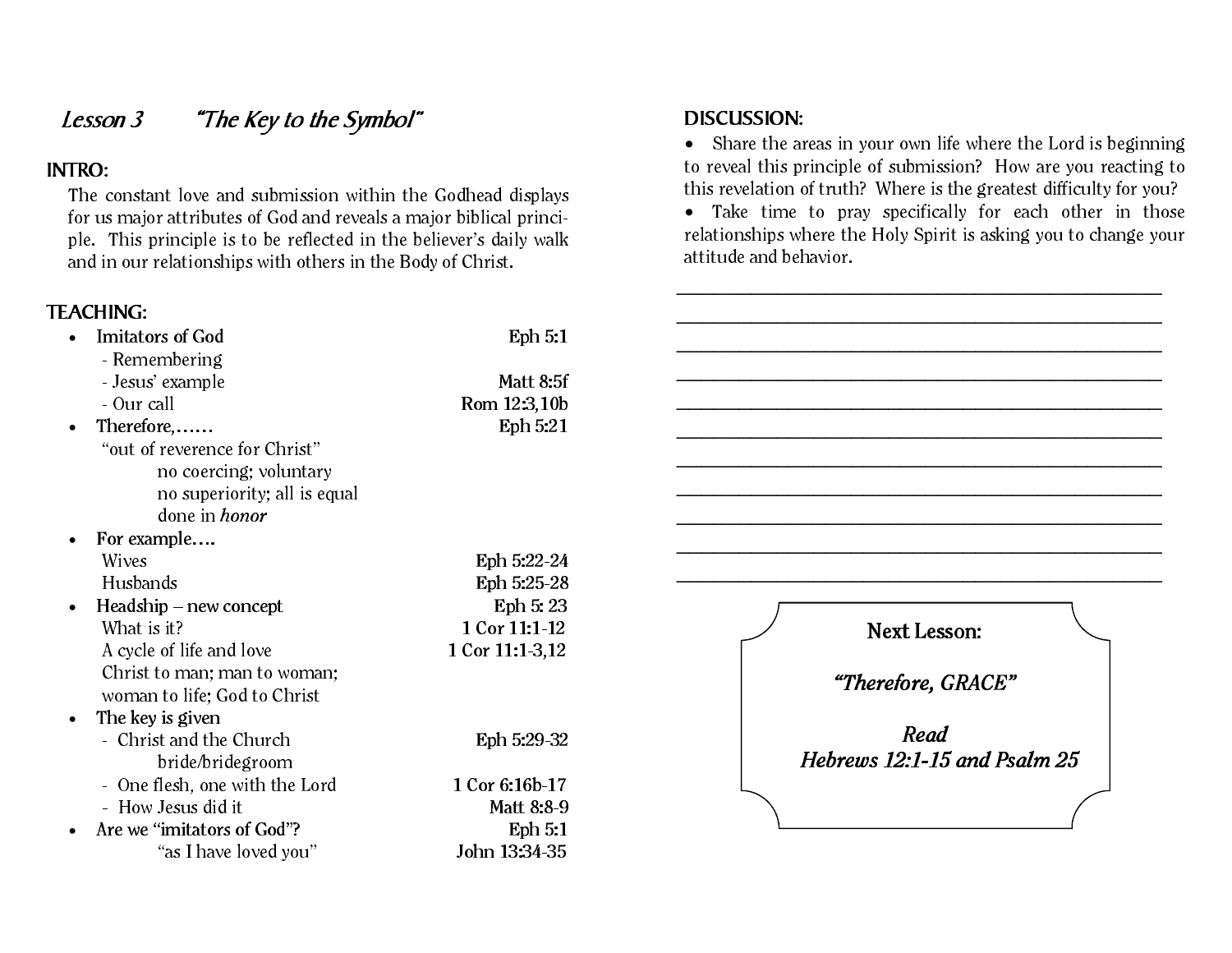# Lesson 4 "New Relationships"

# INTRO:

We looked at the concept of 'Headship' as revealed in the picture of marriage. This God-given cycle of life, power and love is a key to understanding the process of submission from the Lord's point of view.

# TEACHING:

| Two occasions of Godly submission                                                  | 1 Sam 24 & 26          |
|------------------------------------------------------------------------------------|------------------------|
| History of the relationship                                                        | 1 Sam 20:30-33         |
| The 'natural' view of the encounters                                               | 1 Sam 24:4 & 26:8      |
| David's 'conscience' speaks                                                        | 1 Sam 24:5-7 & 26:9-11 |
| Heb – no word for conscience                                                       |                        |
| knowledge of self                                                                  |                        |
| obedience to truth                                                                 |                        |
| David's choice                                                                     |                        |
| Another example                                                                    | John 13:1-17           |
| Servant Leadership                                                                 |                        |
| The 'natural' view                                                                 | John 13:8              |
| Knowledge and obedience to truth                                                   | John 13:14-15          |
| Therefore, how do we relate to one another?                                        |                        |
| A familiar story                                                                   | Luke 10:25-37          |
| "Who is my neighbor?"                                                              | Luke 10:36-37          |
| the 'natural' view                                                                 | Jas $4:1-3$            |
| Where mercy comes from                                                             | Jas 2:8-13             |
|                                                                                    | <b>Matt 5:7</b>        |
| Where are we?                                                                      | Rom 13:8-10            |
| $\mu$ a montoni in $\mathbf{B}$ $\mathbf{B}$<br>$\mathbf{D}$ 1. 1. $\mathbf{D}$ 1. |                        |

Remember the principle…… "ATTITUDE"



Lesson continued on next page...